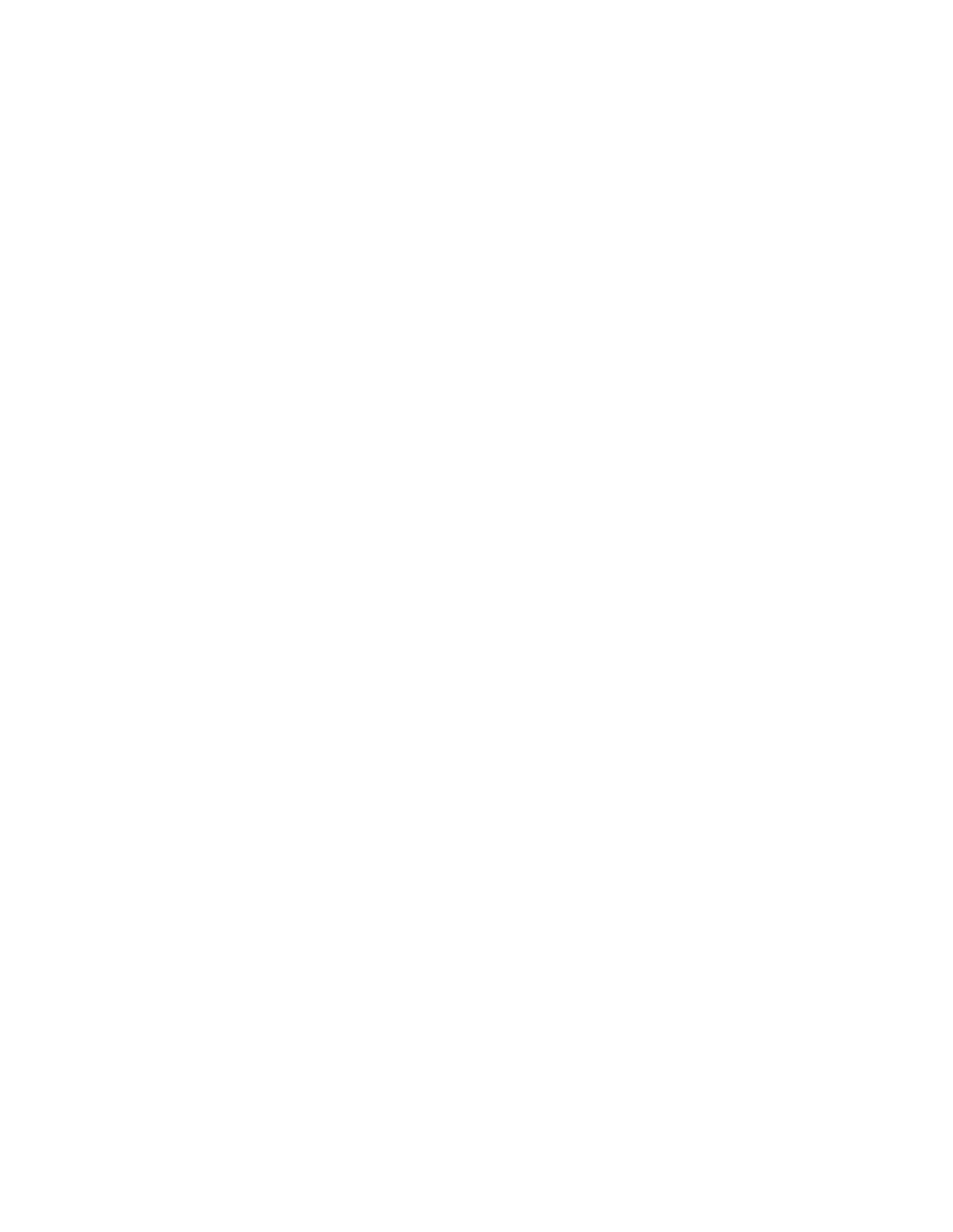#### 2.2 Joint holders

- (a) For the purposes of determining your eligibility, if two or more persons are registered on the Company's register of shareholders as jointly holding Shares, they are taken to be a single registered holder of Shares.
- (b) An agreement, acknowledgment or certification given by any joint holder of Shares is taken to be an agreement, acknowledgment or certification given by all joint holders.

### 2.3 Custodians

Subject to these Terms and Conditions (in particular, section 6), Eligible Shareholders who are Custodians may participate in the Plan on behalf of each Eligible Beneficiary on whose behalf the Custodian is holding Shares.

#### 2.4 Directors and employees

- (a) Directors and employees of the Company may be Eligible Shareholders.
- (b) Directors of the Company may participate in the Offer without shareholder approval on the same terms and conditions as all other Eligible Shareholders.

### 2.5 Non-renounceable

If you are an Eligible Shareholder, your right to subscribe for Shares under the Offer is personal to you and non-renounceable. You cannot transfer your rights to another person.

#### 2.6 Participation optional

Participation in the Offer by an Eligible Shareholder is optional.

## 3. Offer period

## 3.1 Opening Date

The Offer opens on 13 May 2022 (Opening Date).

#### 3.2 Closing Date

- (a) The Offer closes at 5pm (Perth time) on 31 May 2022, unless extended (Closing Date).
- (b) The Company reserves the right to extend the Closing Date at any time by making an announcement to ASX.

## 4. Issue price and market risk

#### 4.1 Issue Price

The issue price for a Share under the Offer is a per Share issue price which represents a 6% discount to the volume weighted average price of the Shares over the last 5 days of the Offer period on which sales of Shares are recorded (Issue Price).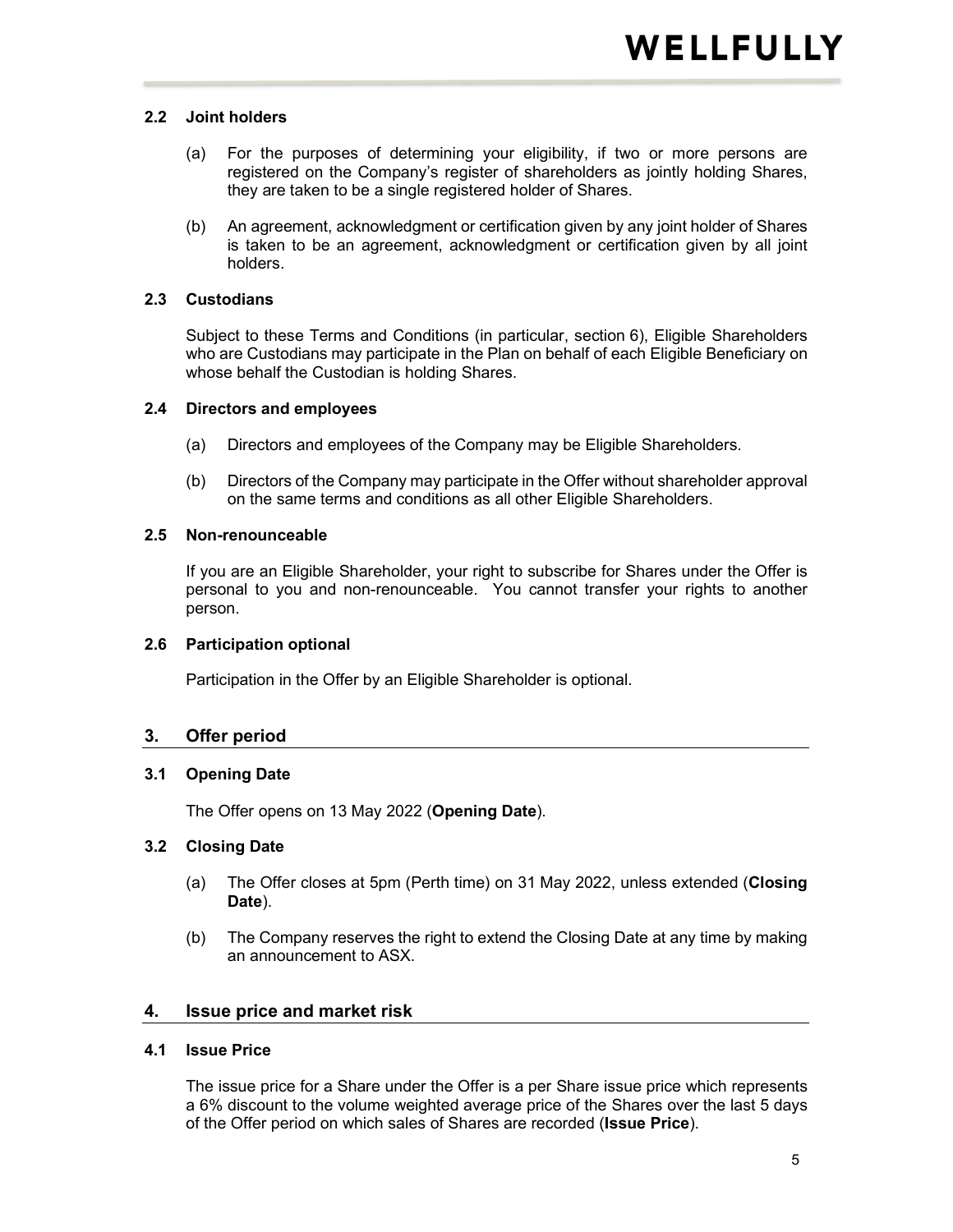The Issue Price is not fixed, and may change based on any change in the market price of Shares during the Offer period. Before deciding whether to accept the Offer, you should refer to the current market price of Shares, which can be obtained from the financial pages of major Australian metropolitan newspapers, or the ASX website at www.asx.com.au (ASX Code: WFL).

#### 4.2 Market risk

The market price of Shares may rise or fall between the date of this Offer and the date when the Shares are issued to you under the Offer. This means that the price you pay per Share under this Offer may be greater than or less than the price of Shares at the time the Shares are issued to you pursuant to this Offer. As a result, the number of Shares that you receive may be more or less than the number you might calculate using the market price of Shares on the date that they are issued. It also means that it is possible that up to or after the issue date of the Shares under the Offer, you may be able to buy Shares at a lower price than the Issue Price. In deciding whether you want to participate in this Offer, and the extent to which you participate, you should seek your own personal financial and/or taxation advice referable to your own circumstances.

Once an Application Form has been received it cannot be recalled.

## 5. Applying for Shares under the Offer

#### 5.1 Share parcels

If you are an Eligible Shareholder you can apply for Shares as follows:

- (a) You may apply for Shares with a value of \$2,500, \$5,000, \$7,500, \$10,000, \$15,000, \$20,000, \$25,000 or \$30,000.
- (b) The number of Shares is rounded down to the nearest whole number after dividing the dollar amount by the Issue Price.
- (c) You may not apply for more than \$30,000 worth of Shares in aggregate under the Offer, even though you may receive more than one Offer, or Offers in more than one capacity. This includes through joint holdings, multiple share accounts or any holding in which you have a beneficial interest.

#### 5.2 Applications

If you want to apply for Shares under the Offer you should either:

(a) pay directly via BPay® on the Internet or by telephone, using the details on the Application Form. You must use the specific Biller Code and the unique reference number shown on your Application Form which is required to identify your holding. Eligible Shareholders based outside Australia cannot apply using BPay® unless they have an Australian bank account. The Application Form does not need to be returned if paying via BPay®. You should be aware that your own financial institution may implement earlier cut-off times for electronic payments, and you should take this into consideration when making any electronic payment. It is your responsibility to ensure that the funds submitted through BPay® are received by the Company by the Closing Date; or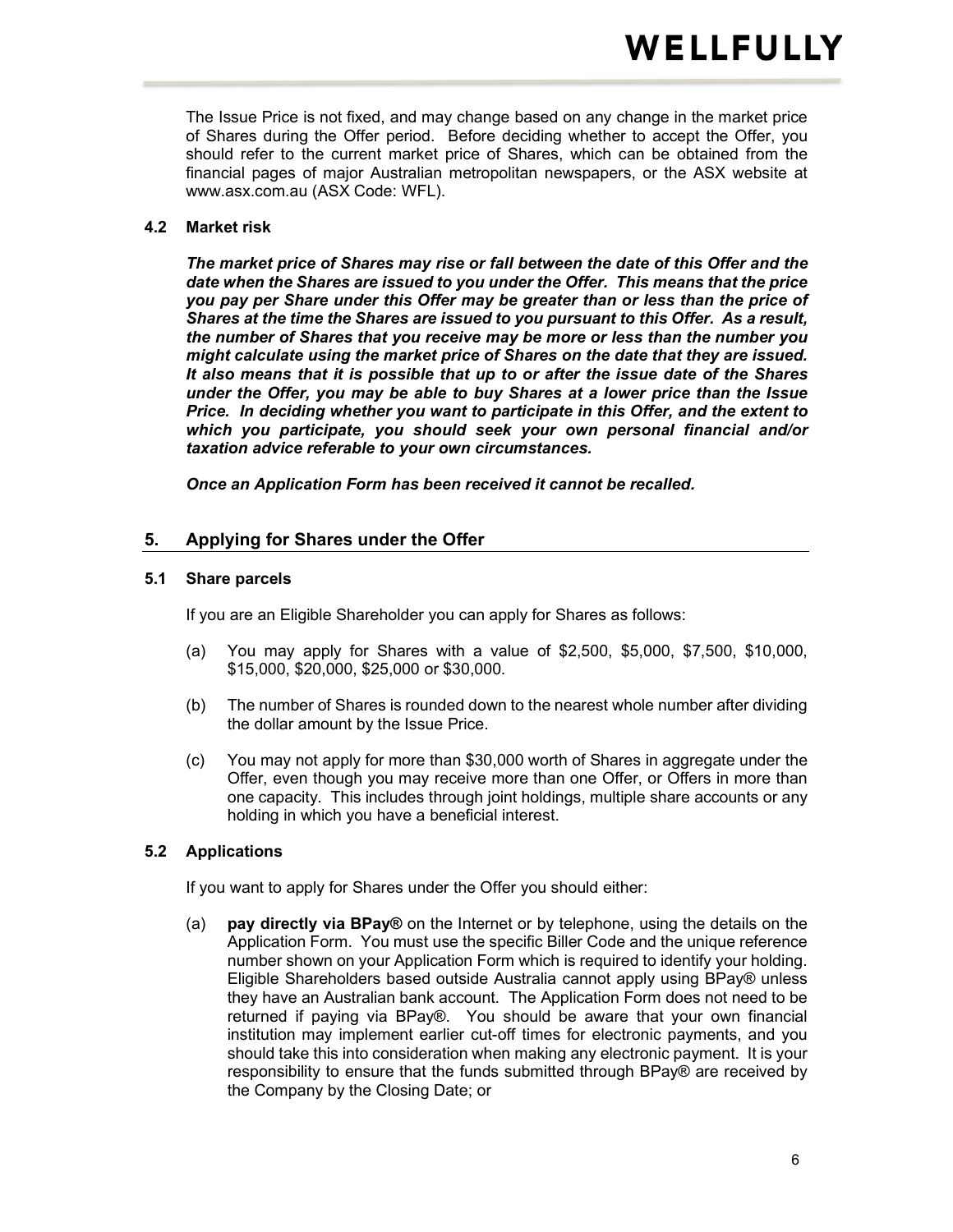- (b) pay directly via electronic funds transfer using your unique reference on the Application Form. The Application Form does not need to be returned if paying via electronic funds transfer. You should be aware that your own financial institution may implement earlier cut-off times for electronic payments, and you should take this into consideration when making any electronic payment. It is your responsibility to ensure that the funds submitted via electronic funds transfer are received by the Company by the Closing Date; or
- (c) send the completed Application Form and a cheque in Australian dollars and drawn on an Australian bank made payable to "Wellfully Limited" to Automic Group, GPO Box 5193, Sydney NSW 2001. The completed Application Form and cheque or money order must be received by the Closing Date.

You should note that:

- (d) Your application for Shares will be unconditional and may not be withdrawn even if the market price of Shares has fallen.
- (e) No brokerage or other transaction costs will be payable by Eligible Shareholders for the issue of the Shares under the Offer.

#### 5.3 Payment terms

- (a) Please do not send cash. Receipts for payment will not be issued. Application money will not bear interest under any circumstances. The Company may reject applications received after the Closing Date. You cannot withdraw or revoke your application once you have sent in an Application Form or paid via BPay® or electronic funds transfer.
- (b) The effect of making an application, whether you pay directly via BPay® or electronic funds transfer or complete and return the Application Form, is set out in section 7.

#### 5.4 Where no action is required

If you do not wish to apply for Shares under the Offer, you do not need to take any action and the Offer will lapse on the Closing Date.

#### 6. Participation by Custodians

#### 6.1 Custodian Certificate

If on the Record Date you are a custodian as defined in the ASIC Instrument (Custodian) and you hold Shares on behalf of one or more persons resident in Australia or New Zealand as at the Record Date (each an Eligible Beneficiary), you may apply for up to a maximum of \$30,000 worth of Shares for each Eligible Beneficiary, subject to providing a custodian certificate on application for Shares pursuant to the Offer certifying:

- (a) either or both of the following:
	- (i) that the Custodian holds Shares on behalf of one or more other persons (Participating Beneficiaries) that are not Custodians; and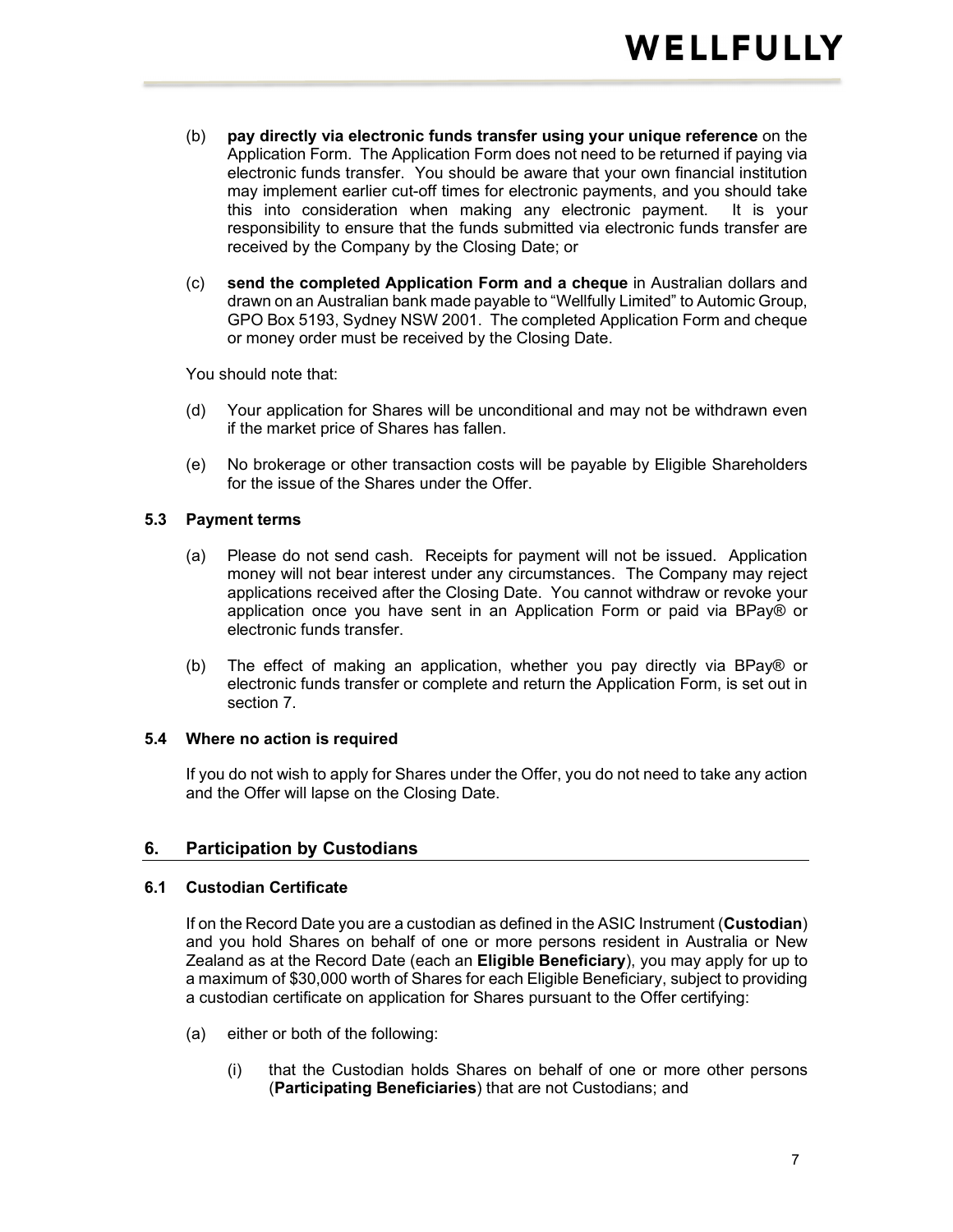(ii) that another Custodian (Downstream Custodian) holds beneficial interests in Shares on behalf of one of more other persons (each a Participating Beneficiary), and the Custodian holds the Shares to which those beneficial interests relate on behalf of the Downstream Custodian or another Custodian,

on the Record Date and that each Participating Beneficiary has subsequently instructed the Custodian, or the Downstream Custodian (as the case may be), to apply for Shares on their behalf under the Offer;

- (b) details of the number of Participating Beneficiaries and the name and address of each Participating Beneficiary;
- (c) in respect of each Participating Beneficiary:
	- (i) where paragraph 6.1(a)(i) applies the number of Shares that the Custodian holds on their behalf and the number or the dollar amount of Shares each Participating Beneficiary instructed the Custodian to apply for on their behalf; and
	- (ii) where paragraph 6.10 applies the number of Shares to which the beneficial interests relate and the number or the dollar amount of Shares each Participating Beneficiary instructed the Downstream Custodian to apply for on their behalf;
- (d) that there are no Participating Beneficiaries in respect of which the total of the application price for the following exceeds \$30,000:
	- (i) the Shares applied for by the Custodian on their behalf under the Offer with the instructions referred to in paragraph 6.1(c); and
	- (ii) any other Shares issued to the Custodian in the 12 months before the application as a result of an instruction given by them to the Custodian or the Downstream Custodian to apply for Shares on their behalf under an arrangement similar to the Offer;
- (e) that a copy of this Offer document was given to each Participating Beneficiary; and
- (f) where paragraph 6.10 applies the name and address of each Custodian who holds beneficial interests in the Shares held by the Custodian in relation to each Participating Beneficiary.

#### 6.2 Custodian's reliance

In providing a custodian certificate under this section 6, the Custodian may rely on information provided to it by the Participating Beneficiary and any Custodian who holds beneficial interests in the Shares held by the Custodian.

#### 6.3 Participating Custodians

Custodians who wish to participate on behalf of one or more Eligible Beneficiaries should contact the Company's share registry to obtain further information on how to apply, and obtain the form of custodian certificate. The completed Custodian Certificate must be emailed to custodialcertificates@automicgroup.com.au.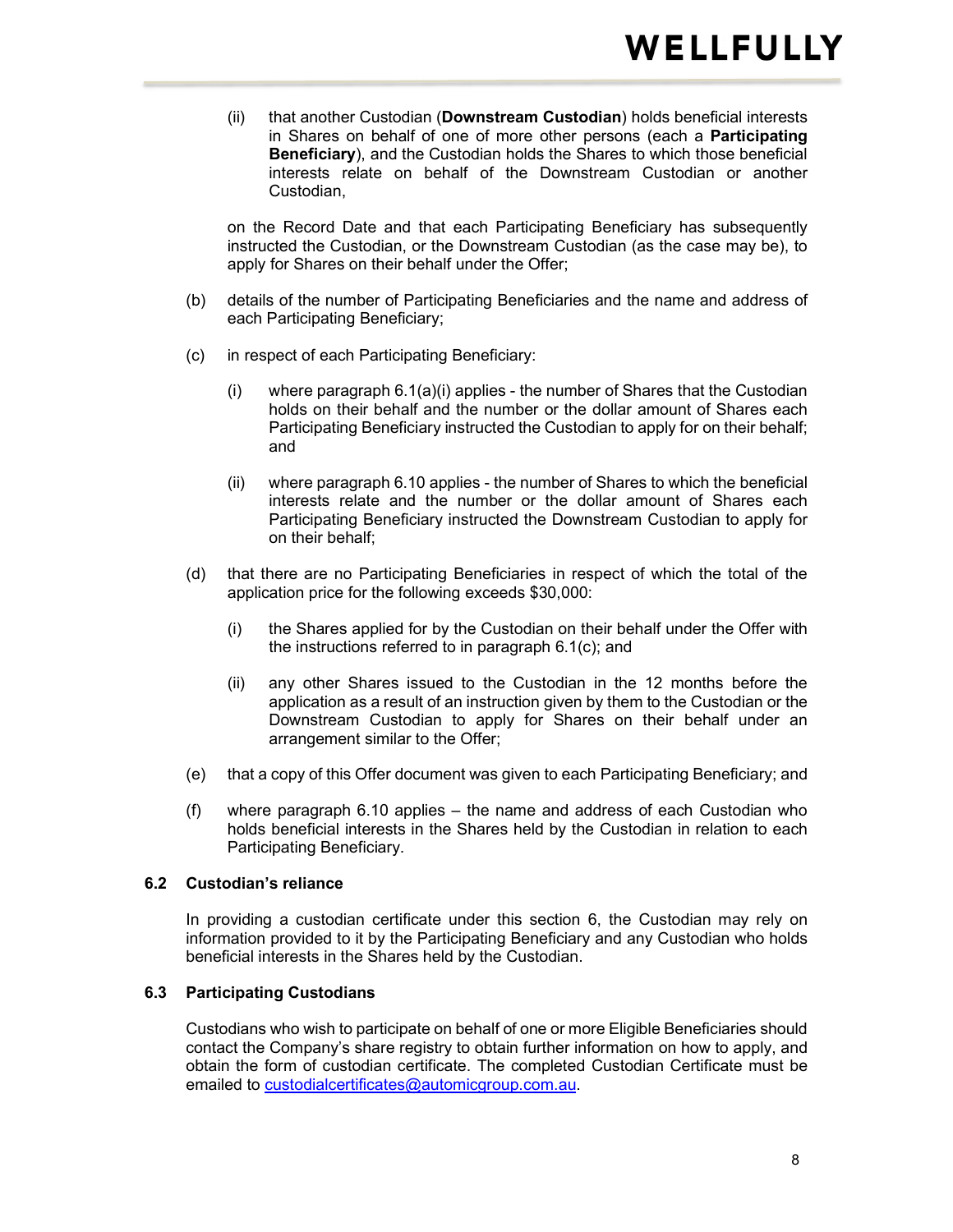#### 6.4 Trustees and nominees

If you hold Shares as a trustee or nominee for another person, but you are not a Custodian as defined above, you cannot participate for beneficiaries in the manner described above. In this case, the rules for multiple single holdings set out in section 5.1(c) apply.

#### 7. Effect of making an application

If you pay directly via BPay® or electronic funds transfer or complete and return the Application Form you:

- (a) represent and warrant that you are an Eligible Shareholder, that you have read and understood the Terms and Conditions, and that you irrevocably and unconditionally subscribe for the Shares in accordance with these Terms and Conditions;
- (b) agree to be bound the Company's constitution;
- (c) acknowledge and agree that your application is irrevocable and unconditional (that is, that it cannot be withdrawn);
- (d) acknowledge that the market price of Shares may rise or fall between the date of this Offer and the date the Shares are issued to you under the Offer, and that the Issue Price you pay for the Shares may exceed the market price of the Shares on the date they are issued to you under the Offer;
- (e) represent and warrant that you will comply with all applicable foreign securities laws and acknowledge that failure to comply may result in violations of applicable securities laws;
- (f) certify, acknowledge and agree that if you are applying on your own behalf (and not as a Custodian) that the total of the application price for the following does not exceed \$30,000:
	- (i) the Shares the subject of the application;
	- (ii) any other Shares issued to you under the Offer or any similar arrangement in the 12 months before the application;
	- (iii) any other Shares which you have instructed a Custodian to acquire on your behalf under the Offer; and
	- (iv) any other Shares issued to a Custodian in the 12 months before the application as a result of an instruction given by you to the Custodian to apply for Shares on your behalf under an arrangement similar to the Offer;
- (g) certify, acknowledge and agree that if you are a Custodian applying on behalf of an Eligible Beneficiary on whose behalf you hold Shares, that:
	- (i) you are a Custodian (as that term is defined in the ASIC Instrument);
	- (ii) you held Shares on behalf of an Eligible Beneficiary as at the Record Date who has instructed you to apply for Shares on their behalf under the Offer and that that Eligible Beneficiary has been given a copy of this document;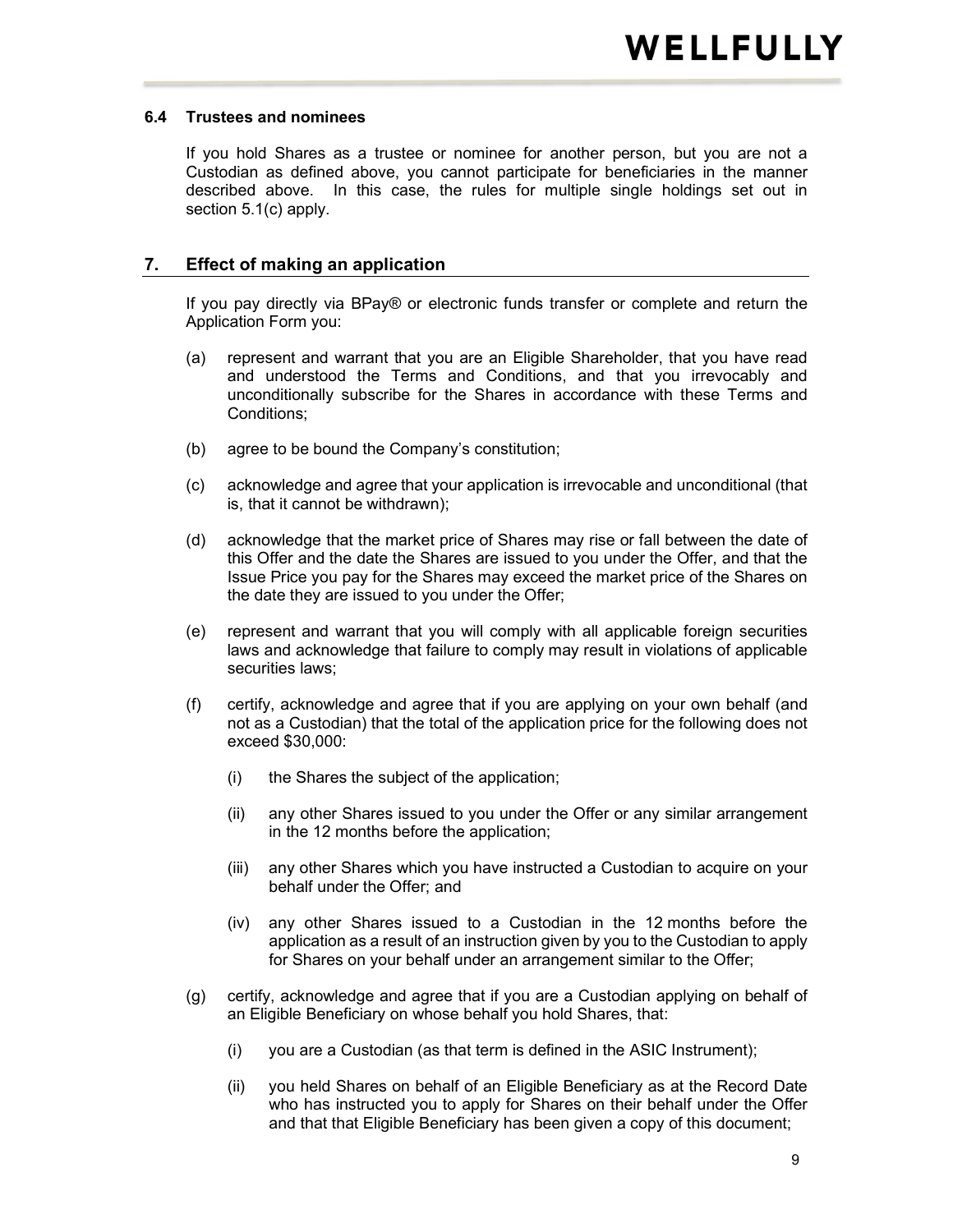- (iii) you are not applying for Shares on behalf of any Eligible Beneficiary with an application price of more than \$30,000 under the Offer; and
- (iv) the information in the Custodian Certificate submitted with your application form is true, correct and not misleading;
- (h) authorise the Company (and each of its officers and agents) to correct any error in your Application Form and to complete the Application Form by inserting any missing details;
- (i) accept the risk associated with any refund that may be sent to you at your address as shown on the member register; and
- (j) are responsible for any dishonour fees or other costs the Company may incur in presenting a cheque for payment which is dishonoured.

#### 8. Issue of and quotation Shares

#### 8.1 Issue of Shares

- (a) The Shares issued under the Offer will be issued within 5 business days after the Closing Date.
- (b) You will be issued a holding statement for the Shares issued to you under the Offer.
- (c) All Shares issued under the Offer will rank equally with existing fully paid ordinary shares issued in the capital of the Company.
- (d) Other terms and conditions, rights and obligations of and relating to Shares are contained in the Company's constitution.

#### 8.2 Quotation of Shares

The Company will apply to ASX for the quotation of the Shares issued under the Offer.

#### 9. Scale back

#### 9.1 Scale back

The Company may in its discretion scale back your application for Shares under the Offer to the extent and in the manner it sees fit. If there is a scale back, you may receive less than the parcel of Shares for which you have applied.

#### 9.2 Rounding

If a scale back produces a fractional number of Shares when applied to your parcel, the number of Shares you will be issued will be rounded down to the nearest whole number of Shares.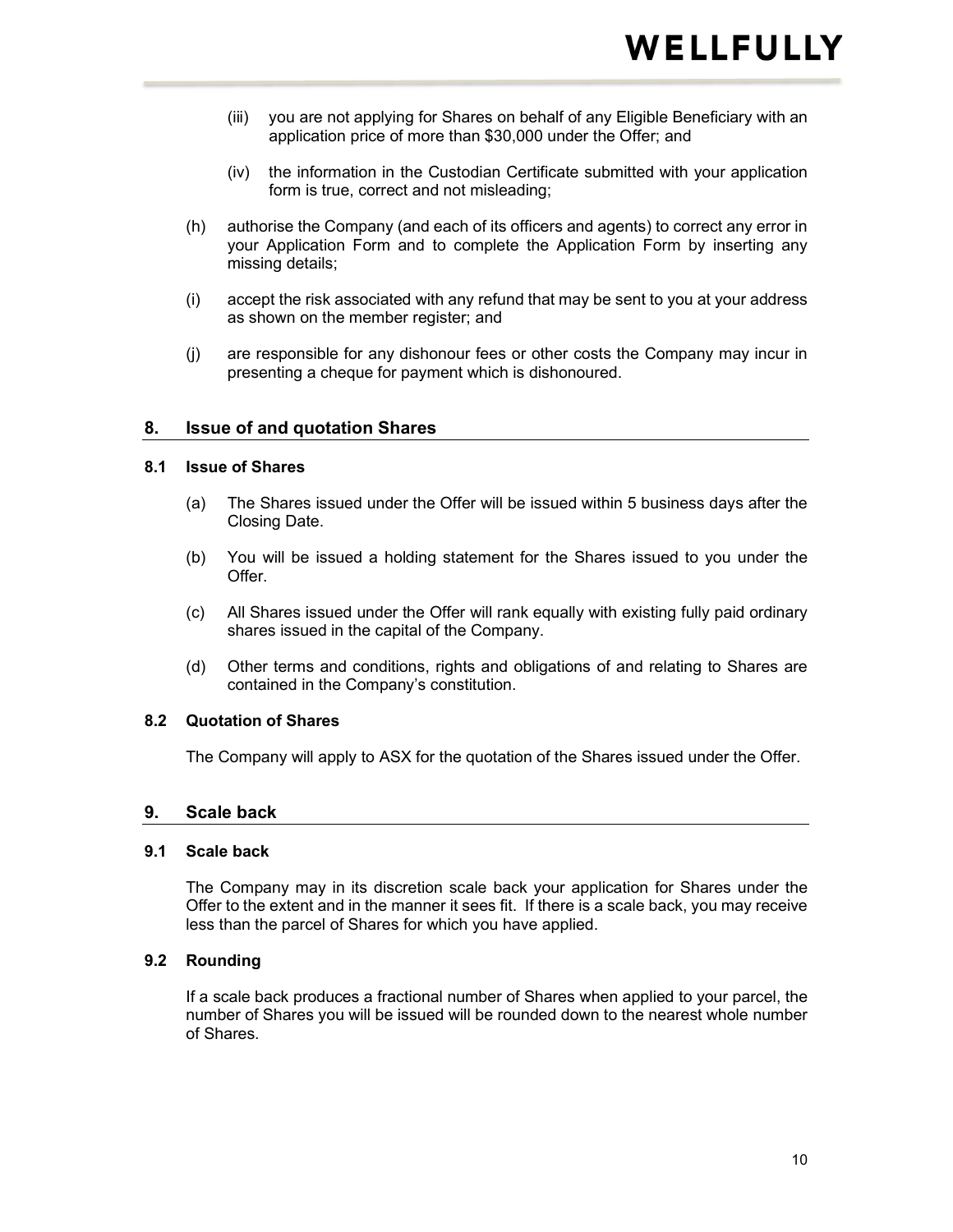### 10. Dispute resolution

The Company may settle any difficulties, anomalies, or disputes which may arise in connection with the operation of the Plan and/or the Offer whether generally or in relation to any participant or any application for Shares in any manner it deems appropriate, and its decision shall be conclusive and binding on all participants and other persons to whom the determination relates.

#### 11. Variation, termination and waiver

#### 11.1 Variation

The Company reserves the right at any time to:

- (a) amend or vary these Terms and Conditions;
- (b) withdraw the Offer or suspend or terminate the Plan;
- (c) not accept an application, not issue Shares or issue Shares to a value less than that applied for under the Offer by an Eligible Shareholder (including a Custodian applying on behalf of its Participating Beneficiaries).

#### 11.2 Notification to ASX

If the Company amends or varies the Terms and Conditions, or withdraws, suspends or terminates the Offer, it will notify ASX. The non-receipt of any such notice to ASX will not invalidate the amendment, variation, withdrawal, suspension or termination.

#### 11.3 Refunds

- (a) In the event of a scale back in accordance with clause 9, the difference between the value of the Shares you are issued (calculated using the Issue Price) and the application money you paid will be refunded to you by the Company, without interest, following the date the Shares are issued.
- (b) If the Offer is withdrawn or terminated, all of your application monies will be refunded to you.
- (c) No interest will be paid on any money returned to you.

#### 11.4 Waiver

The Company reserves the right to waive strict compliance with any provision of these Terms and Conditions.

#### 12. Governing law

- (a) These Terms and Conditions are governed by the laws in force in Western Australia.
- (b) Any dispute arising out of, or in connection with, these Terms and Conditions, or the Offer, will be determined by the courts of Western Australia. By accepting the Offer, you agree to submit to the non-exclusive jurisdiction of the courts in Western Australia.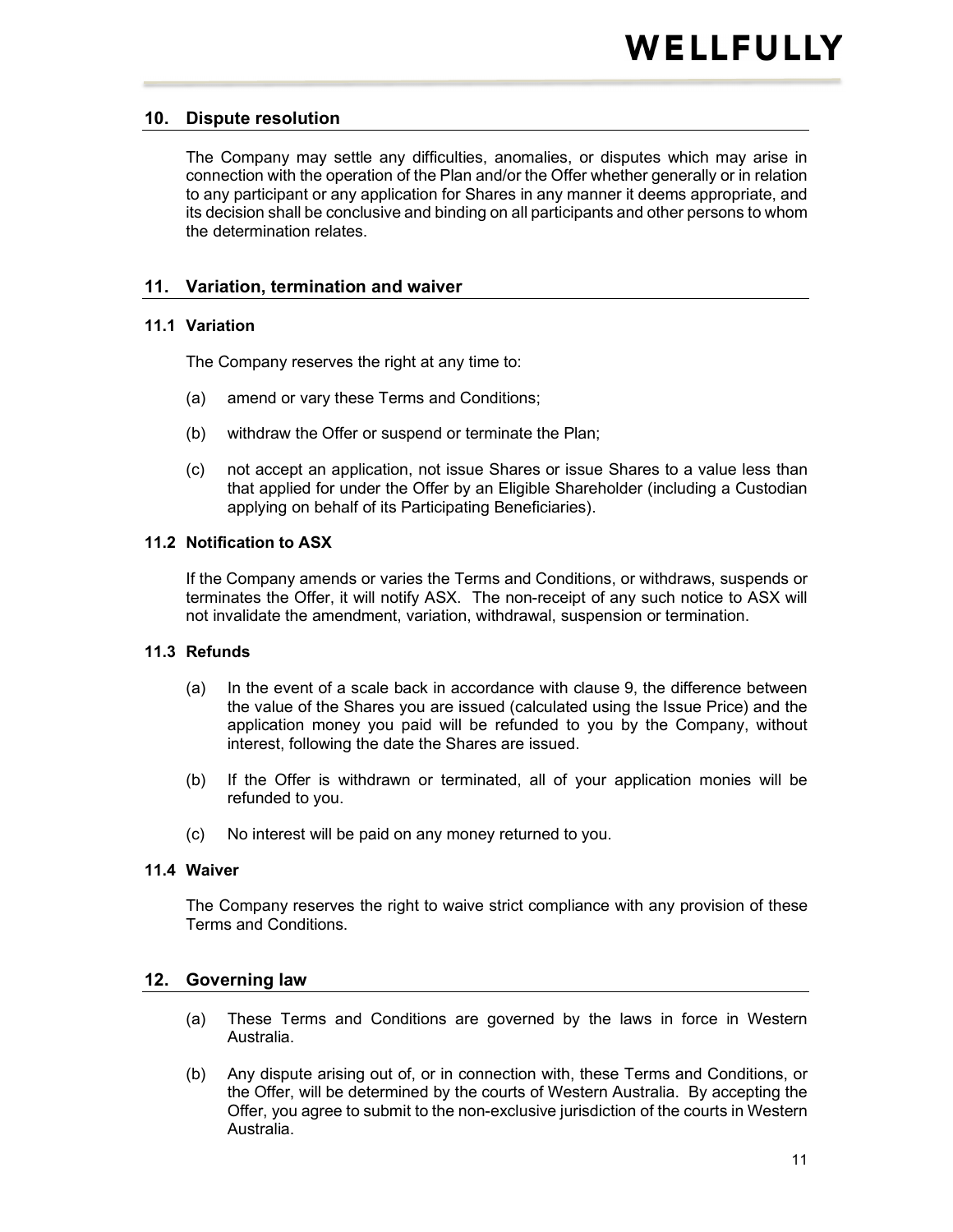# **WELLFULLY**

## **Wellfully Limited| ACN 056 482 636**

[EntityRegistrationDetailsLine1Envelope] [EntityRegistrationDetailsLine2Envelope] [EntityRegistrationDetailsLine3Envelope] [EntityRegistrationDetailsLine4Envelope] [EntityRegistrationDetailsLine5Envelope] [EntityRegistrationDetailsLine6Envelope] **All Registry Communication to: AUTOM** 

- GPO Box 5193, Sydney NSW 2001
- $\Box$
- n +61 2 9698 5414 (international)
- corporate.actions@automicgroup.com.au
	- Ø www.automicgroup.com.au

**SRN/HIN: [HolderNumberMasked]** 

**ASX Code: WFL**

**Record Date: 5:00pm (Perth time), 9 May 2022**

# **SHARE PURCHASE PLAN APPLICATION FORM**

# **IMPORTANT: OFFER CLOSES 5:00PM (PERTH TIME) ON 31 MAY 2022 (UNLESS VARIED)**

# **1: SUBSCRIPTION**

This Offer entitles each Eligible Shareholder in Wellfully Limited (ACN 056 482 636) (**Company**) to subscribe through the Company's Share Purchase Plan (**SPP**) for a maximum of \$30,000 worth of fully paid ordinary shares in the Company (**Shares**). The Company is seeking to raise up to \$3,000,000. Other than as defined in this Application Form, capitalised terms have the same meaning as defined in the Share Purchase Plan Offer Document.

You may subscribe for any one of the following parcels (*subject to a maximum band or any scale back*) described below by paying the applicable Subscription Amount in accordance with the payment instructions in section 2 of this Application Form:

| <b>Application amount (A\$)</b> |  |
|---------------------------------|--|
| \$2,500                         |  |
| \$5,000                         |  |
| \$7,500                         |  |
| \$10,000                        |  |
| \$15,000                        |  |
| \$20,000                        |  |
| \$25,000                        |  |
| \$30,000                        |  |

**The number of New Shares issued to an applicant will be rounded down to the nearest whole number after dividing the application monies by the Issue Price.**

## **2: PAYMENT - You can pay either by BPAY® or Electronic Funds Transfer "EFT" or Cheque**

| <b>Option A - BPAY®</b>                                                                                                                                                                                                                                                                 | <b>Option B - Electronic Funds Transfer (EFT)</b>                                                                                                                                                                                                                      |
|-----------------------------------------------------------------------------------------------------------------------------------------------------------------------------------------------------------------------------------------------------------------------------------------|------------------------------------------------------------------------------------------------------------------------------------------------------------------------------------------------------------------------------------------------------------------------|
| <b>Biller Code: 371906</b>                                                                                                                                                                                                                                                              | The unique Payment Reference which has been assigned to your<br>Application is: [HolderId]-TBC-WFL                                                                                                                                                                     |
| <b>Ref No: [BPayCRN]</b>                                                                                                                                                                                                                                                                | Funds are to be deposited directly to following bank account:<br>Automic Pty Ltd<br>Account name:<br><b>Account BSB:</b><br>036051<br>Account number:<br>554972<br>WPACAU2S<br><b>Swift Code:</b>                                                                      |
| Contact your financial institution to make your payment from your<br>cheque or savings account.                                                                                                                                                                                         |                                                                                                                                                                                                                                                                        |
| <b>Note:</b> You do not need to return this form if you have made payment<br>via BPAY® or EFT. Your BPAY® reference number or unique<br>reference number will process your payment for your application for<br>New Shares electronically.                                               | <b>IMPORTANT:</b> You must quote your unique payment reference as your<br>payment reference/ description when processing your EFT payment.<br>Failure to do so may result in your funds not being allocated to your application<br>and shares subsequently not issued. |
| <b>Option C - CHEQUE</b>                                                                                                                                                                                                                                                                |                                                                                                                                                                                                                                                                        |
| <b>Cheque Number</b><br><b>BSB</b>                                                                                                                                                                                                                                                      | <b>Account Number</b>                                                                                                                                                                                                                                                  |
|                                                                                                                                                                                                                                                                                         | $\overline{\phantom{a}}$                                                                                                                                                                                                                                               |
| Cheques must be drawn on an Australian branch of a financial institution in Australian currency, made payable to "Wellfully Limited" and crossed "Not Negotiable". Return<br>your cheque and this application form to: Automic Group, GPO Box 5193, Sydney NSW 2001 by the Closing Date |                                                                                                                                                                                                                                                                        |
| 3: Elect to receive email communication<br>Return to Automic Group by email to corporate.actions@automicgroup.com.au                                                                                                                                                                    |                                                                                                                                                                                                                                                                        |
| <b>Telephone Number</b>                                                                                                                                                                                                                                                                 | <b>Contact Name (PLEASE PRINT)</b><br><b>WFL[HolderId]</b>                                                                                                                                                                                                             |
|                                                                                                                                                                                                                                                                                         |                                                                                                                                                                                                                                                                        |
| Please insert your email address if you wish to elect to be an e-Shareholder, and you consent to receiving communications from the Share<br><b>Registry</b>                                                                                                                             |                                                                                                                                                                                                                                                                        |
|                                                                                                                                                                                                                                                                                         |                                                                                                                                                                                                                                                                        |

## 1300 288 664 (within Australia)